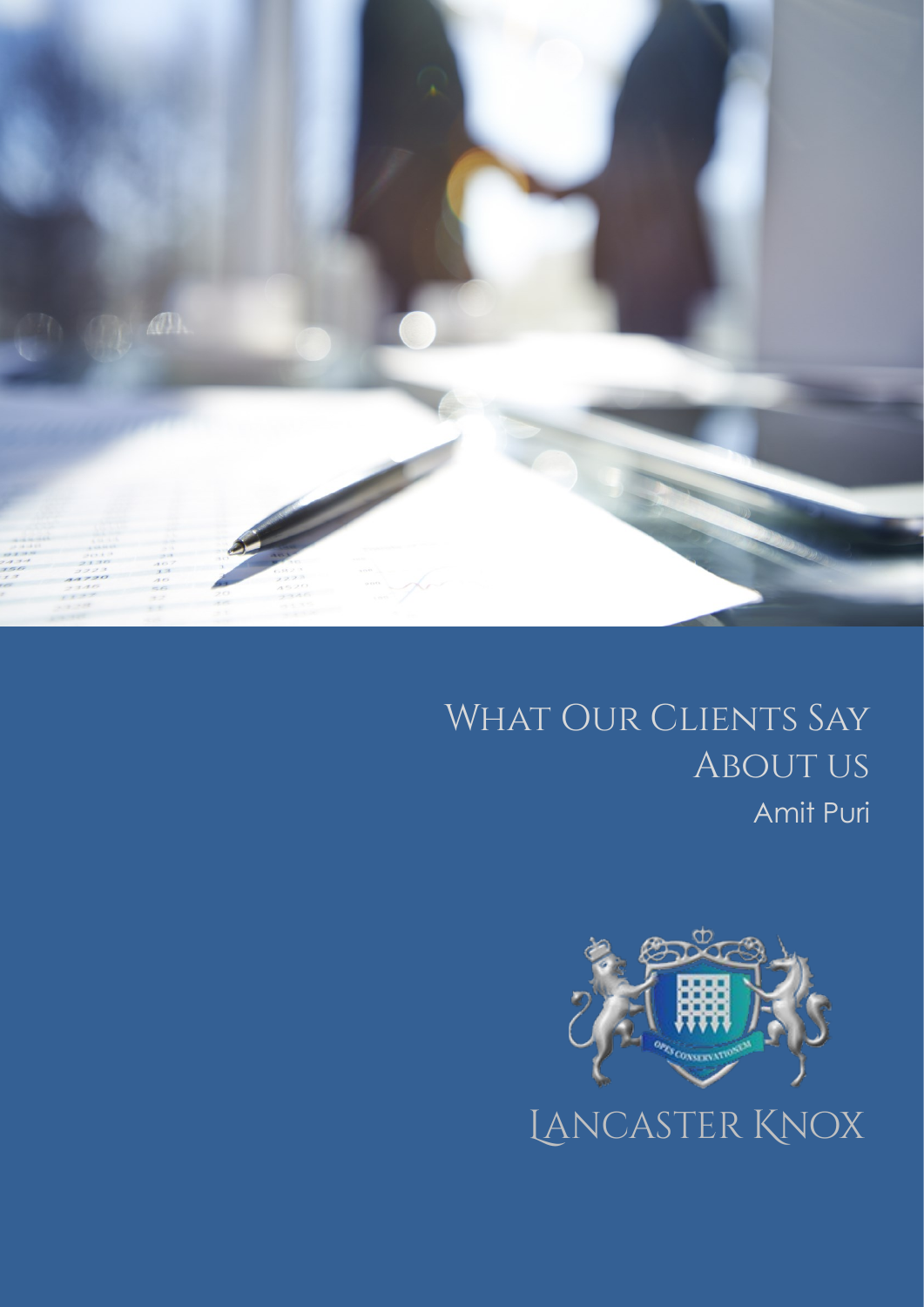#### **Client Testimonials**

Below we share just some examples of what our clients have to say about our Tax Director, Amit Puri. Amit heads up our Tax Disputes & Investigations Practice. He is an ex HMRC senior tax inspector of almost 11 years who subsequently headed up a top 10 firm's tax investigations & disputes team in London for years. With over 15 years of specialist, high quality tax investigative & resolutions experience, he is expertly place to assist both end-clients and their other professional advisers with any contentious tax issues.

## **Rezaul Hoque ba (hons) Accountant & director of assurance accountancy**

*"Recently recommended a client to Amit who had a severe VAT and Tax problem. Amit's professionalism and*  knowledge of his field shone through and left the client finally confident of his situation. I also picked up lots of *tips throughout the meeting. Looking forward to working more in the future with Amit."* 

## **Pooja sachdev Business Psychologist/Consultant Author of "Re-Wire - A Radical Approach to Diversity and Difference"**

*"Amit has advised me on a couple of occasions now, and has never failed to impress me with his robust knowledge of HMRC's requirements and UK tax risks. He is someone I would trust with any queries I might have*  in this area, as I know they will be dealt with, with, clarity, rigour and integrity. I would recommend his work *without hesitation."* 

#### **Mr Cura Essex Based Client CGT Dispute Regarding Principal Private Residence Relief**

*"Amit and his team were experienced, knowledgeable and understanding of my personal situation. They gave me the assurance that we had a case worth challenging HMRC on and I am glad I put my faith in them as it resulted in HMRC accepting the well-reasoned arguments put forward by Lancaster Knox which resulted in a positive financial outcome. I could see they had identified a few bespoke solutions but were focused on commercial outcomes for me wherever possible."*

## **Mr Pourtaheri London/Marbella Based Client COP9 Investigation & Investment Property Portfolio Restructuring/Disposal**

*"We would like to thank you for your professionalism, speed of actions, subject knowledge as well as your ability to negotiate on our behalf in a very successful manner. Your knowledge in all aspects in a significant number of Tax subjects and your ability to communicate it with us was comforting that we are in good hands. Your ability to look into potential future issues as well as addressing current issues with alternative solution has helped us to be very efficient in our structure and financial set. We would certainly strongly recommend you as advisor without hesitation. Thank you again for being the friendly face and comfort during a difficult time."*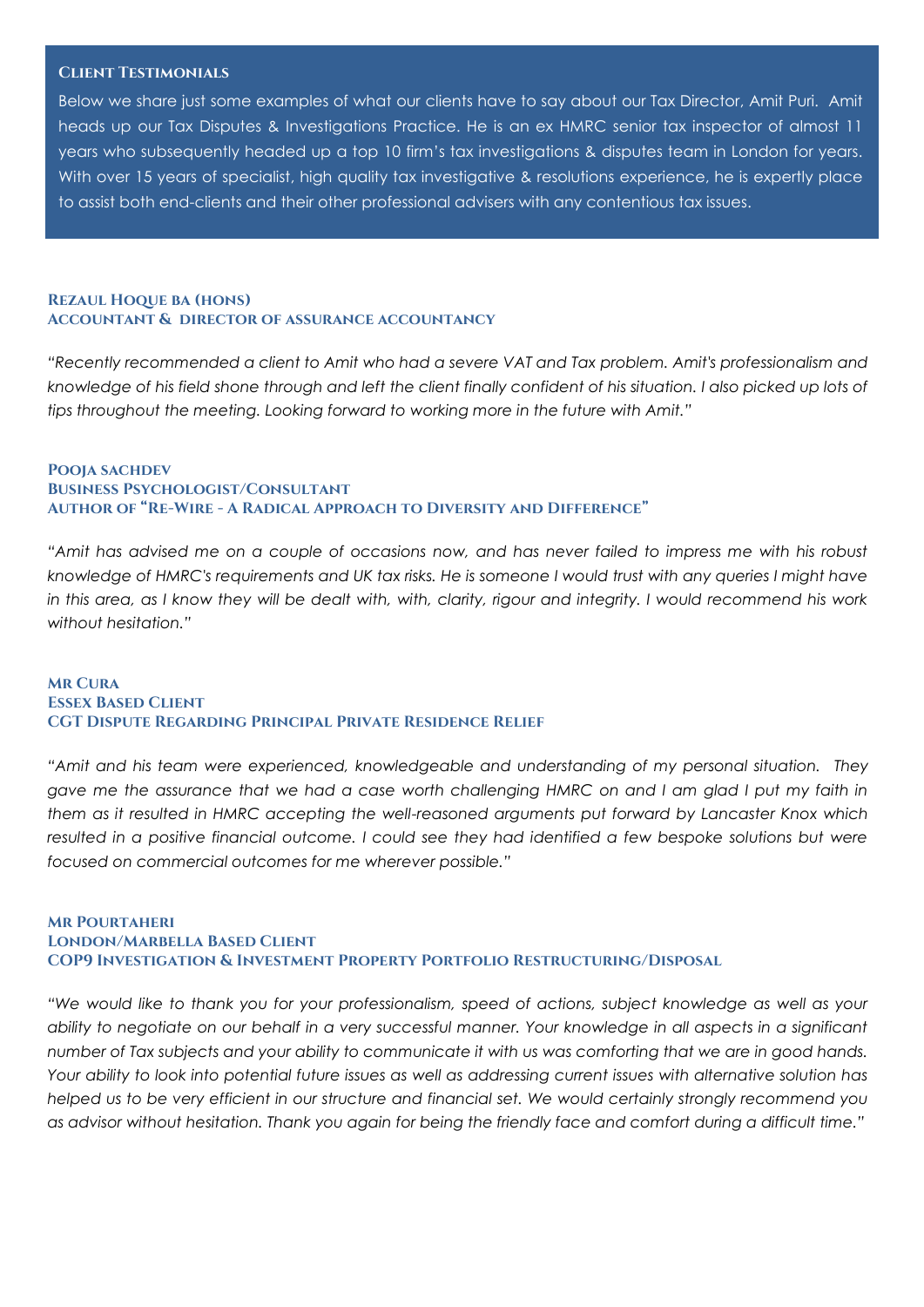#### **Mr Heer London Based Client Voluntary Disclosure of Non-UK Investment Income**

*"Working with Amit from start to finish was a joy. Amit and his team always kept me up to date on the progress of the work and whenever I had any questions he was always very helpful. I would highly recommend Amit and his team for any accounting or tax work and I wish I had met him earlier."*

## **Ms McCready Kent Based Client Let Property Campaign Disclosure Regarding Rental Profits**

*"I was alarmed to receive in mid-2018 notification from HMRC that I was liable to pay back tax on 3 properties over a ten year period. Lancaster Knox were recommended to me and they did a fantastic job of piecing together the patchy records which I had to make a tax return within the given 90 day period. While perhaps not the cheapest solution, it was certainly a sound investment engaging them to resolve my tax problem."*

## **Mr Hague London/Monaco Based Client COP9 Investigation & Corporate Central Management & Control**

*"Most important from our side was for our advisor to understand our business, recognise where the exposure may lie and then take a pragmatic and balanced approached to what our options may be. Your understanding of our position was impressive and the subsequent advice actioned from our side to a very satisfactory conclusion.*

*Of particular note is your approach to "how" you treat your clients, having worked with other advisory companies in the past there is a tendency to scaremonger in the hope of a more in-depth evaluation / increased costs putting the firm's needs before that of the client. I found your approach to be thorough, honest and beyond reproach.*

*I'd be delighted to work with Lancaster Knox again in the future, in an ever changing world nothing appears to stand still for long!"*

## **Sumit Agarwal Partner DNS Accountants**

*"I have known Amit for almost 3 years, although it took almost 2 years to fully start our business relationship, it was worth every penny. Amit got involved at the stage when we almost lost a client appeal with HMRChe was our last ray of hope.* 

*Our client was initially unsure about engaging Amit's services, but through his use of sampling techniques and guidance on how to present the case I knew Amit could work his magic!*

*HMRC were clearly unreasonable and so was our client to a degree who sadly had not been diligent in their record keeping. Hats off to Amit that he was able to close this case for us and saved our clients hundreds of thousands of pounds in potential liability. I cannot recommend Amit enough. During those first 2 years where we never gave Amit any formal business, he was always helpful providing us with informal advice and guidance. Amit is the go-to Man for sorting out complex tax cases which we normal human beings (aka Accountants) cannot resolve ourselves. Thank You Amit for helping us out!"*